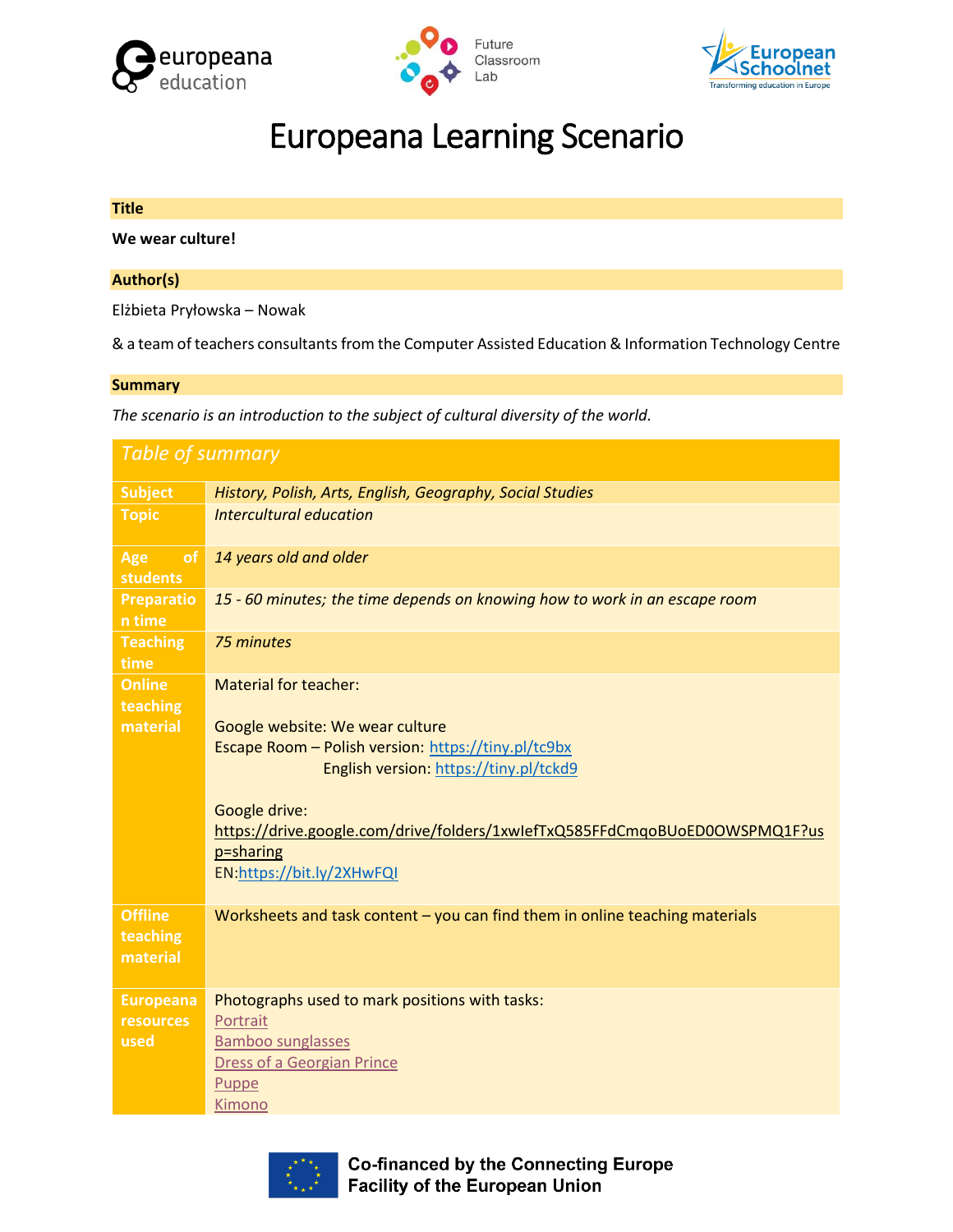





[Kilt](https://www.europeana.eu/portal/pl/record/2058618/object_KUAS_22179479.html?q=Kilt+med+sikkerhedsnål#dcId=1561115222065&p=1)

#### **Licenses**

# **Attribution Share Alike CC BY-SA**

#### **Integration into the curriculum**

*As far as the Polish curriculum is concerned, the lesson fits in with it - it is related to the material covered by the interdisciplinary topic: History, the Polish language, Arts, the English language, Geography and Social Sciences.* 

# **Aim of the lesson**

Students will

- be more aware of the cultural diversity of the world
- develop teamwork skills

#### **Trends**

*List the relevant trends that the lesson incorporates[: http://www.allourideas.org/trendiez/results](http://www.allourideas.org/trendiez/results)*

Cloud Based Learning: data, tools, software is all online and can be reached and modified from different devices.

Open Source Learning: teachers reuse free educational materials.

Collaborative Learning: a strong focus on group work.

STEAM Learning: Increased focus on Science, Technology, Engineering, Arts, Mathematics subjects in the curriculum

Learning materials: shift from textbooks to web resources and open source books.

## **21st century skills**

**Creativity and innovation** – ICT tools are used to motivate students to get to know about culture and some possible ways of getting involved in it

**Information and Communication Technologies literacy** – students are aware of using digital media **Cooperation** – students work in groups and must work together to come to a solution to the problem

#### **Activities**

| <b>Name of activity</b> | <b>Procedure</b>                                                                                                                                                                                                                                             | <b>Time</b>   |
|-------------------------|--------------------------------------------------------------------------------------------------------------------------------------------------------------------------------------------------------------------------------------------------------------|---------------|
| <b>Pre-activity</b>     | The teacher sets up in the classroom an escape room to prepare<br>stations to carry out the game<br>There are 7 stations in the room: 6 stations include a specific<br>task. One station is for a teacher.<br>Every station has a different name. These are: | 10<br>minutes |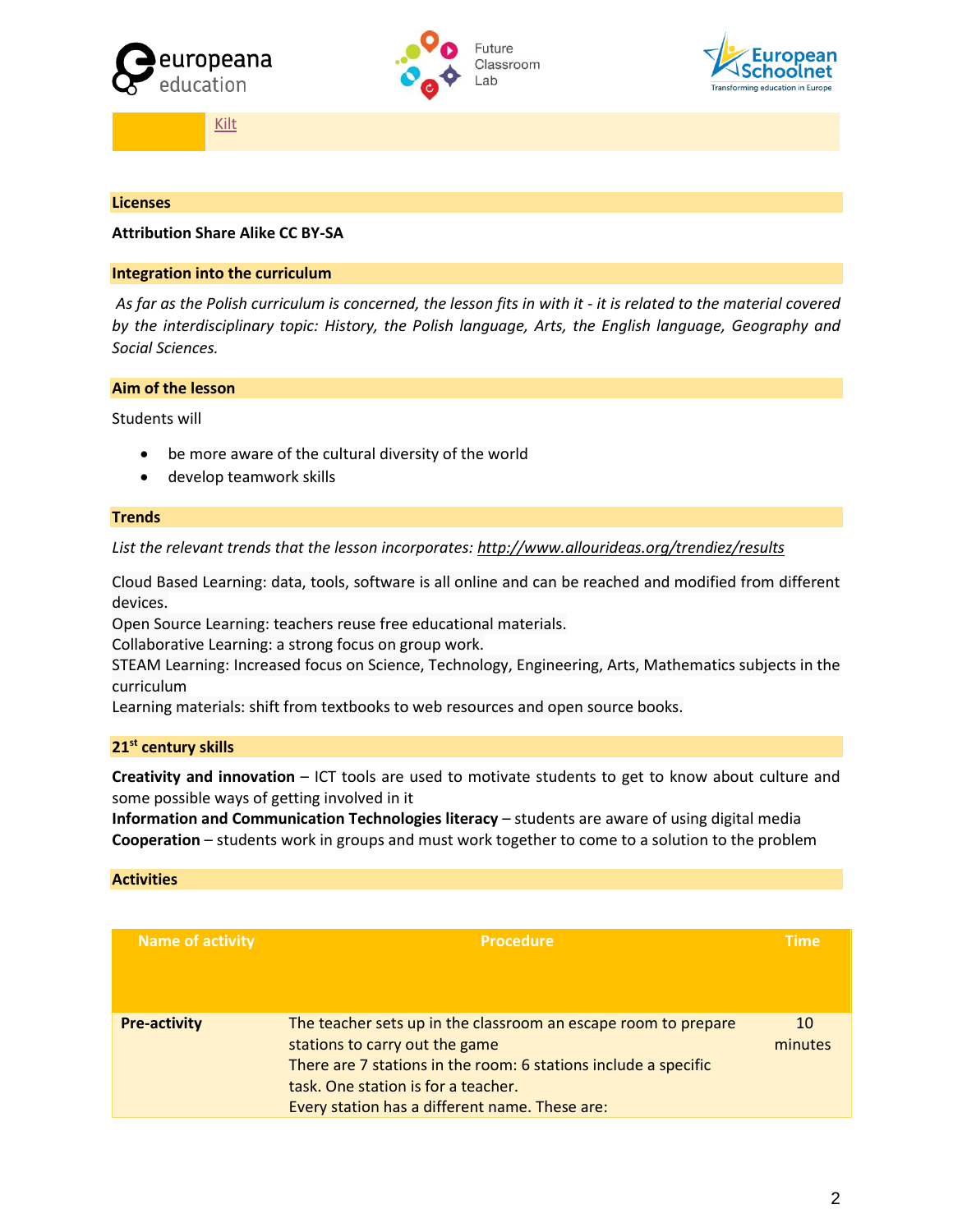





|                    | regional clothes,<br>$\bullet$<br>historical clothes,<br>$\bullet$<br>clothes from Versailles,<br>$\bullet$<br>raw materials and textiles,<br>$\bullet$<br>design (robots: ozobot - route map)<br>$\bullet$<br>designer's biography (CV)<br>$\bullet$                                                                                                                                                                                                                                                                                                                                                                                                                                                                                                                                                                      |            |
|--------------------|----------------------------------------------------------------------------------------------------------------------------------------------------------------------------------------------------------------------------------------------------------------------------------------------------------------------------------------------------------------------------------------------------------------------------------------------------------------------------------------------------------------------------------------------------------------------------------------------------------------------------------------------------------------------------------------------------------------------------------------------------------------------------------------------------------------------------|------------|
| Presentation       | At the beginning the teacher locks up the classroom with a<br>symbolic padlock.<br>Groups start working in a predefined order (they will be informed<br>about specific tasks), each group starts with a different task (tasks<br>are listed in worksheets). After the first task is completed, the next<br>one is performed depending on which position is available.<br>The game starts when the participants come to the room.<br>The teacher must control how many people entered the room<br>(important).<br>The teacher presents history - introductory presentation.                                                                                                                                                                                                                                                 | 10 minutes |
| <b>Practice</b>    | The teacher distributes cards with names of groups (names of<br>fashion designers) to the participants - it is very important that the<br>cards are divided equally.<br>The game starts. From this point on, we measure 45 minutes -<br>that's the longest part of the game.<br>The members of a particular group are requested to search their<br>group's worksheets with the name of the designer in accordance<br>with the name of the card received - division into groups.<br>The team gathers at the card location with the name and surname<br>of the Designer. They need to take the worksheet with them. Next<br>they start solving the first puzzle and the following ones.<br>The teacher controls the course of the game all the time. If there<br>is a problem, he or she will lead the team to the solution. | 45 minutes |
| Conclusion/summary | If the teacher sees the game coming to an end, he or she will run<br>a Scratch project on the projector with a padlock. Then the teacher<br>starts the program by clicking on the green flag. Students need to<br>guess the password.<br>Once the password is resolved - by opening the padlock - the<br>leader collects all the participants and briefly discusses all the<br>applications and accessories used in the game. He emphasizes the<br>role of the guessed password and the importance of cooperation<br>in completing the task.                                                                                                                                                                                                                                                                               | 10 minuts  |

# **Assessment**

The form of the prepared tasks creates self-motivation of the students.